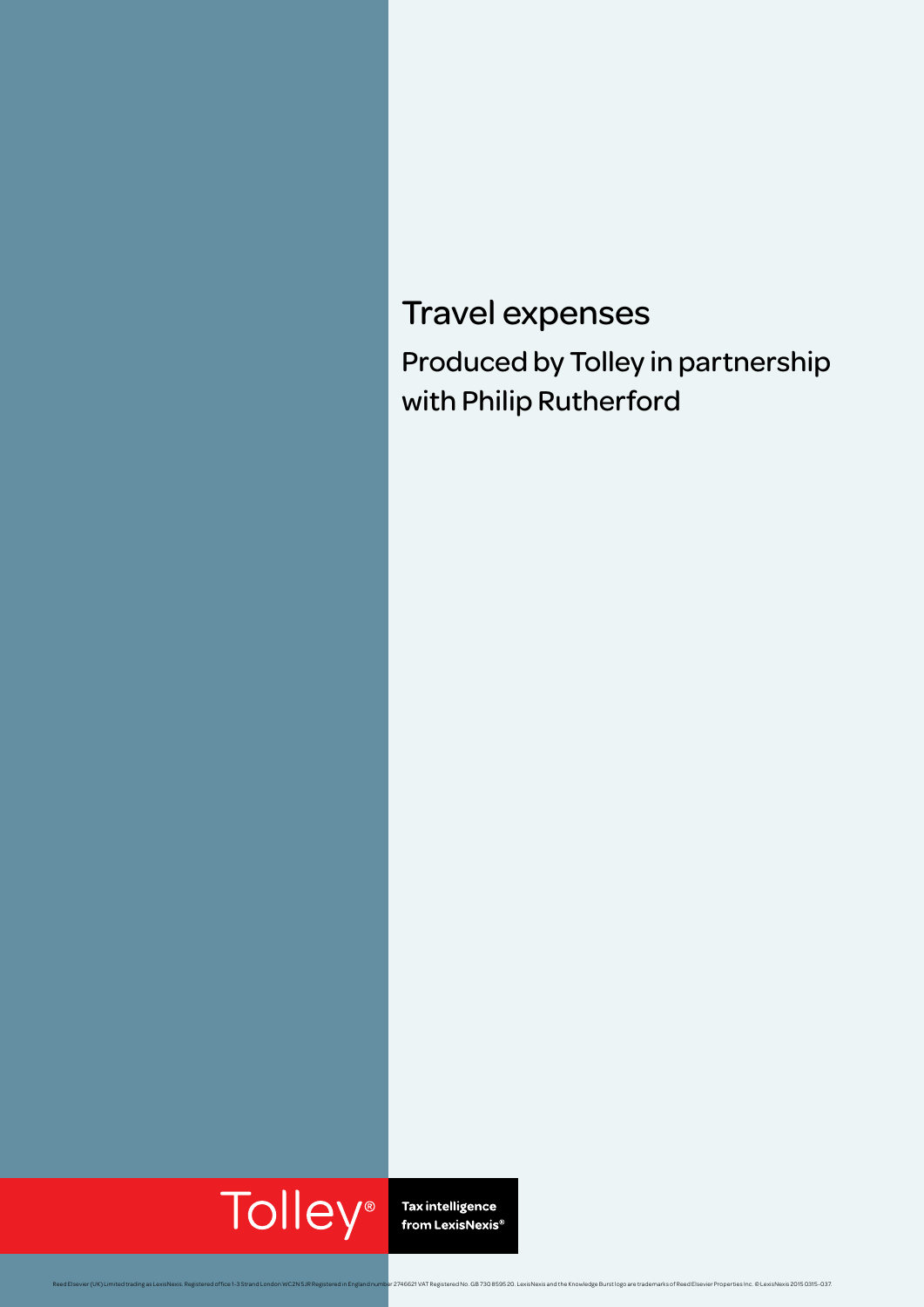### **Travel expenses**

#### *Produced by Tolley in partnership with Philip Rutherford*

#### **Introduction**

Travel expenses have specific tests which must be satisfied in order for an employee to gain a deduction. These rules are different from the general rule for deductibility of expenses in that they do not need to be incurred 'wholly and exclusively'. This is because with any business travel there are likely to be elements of mixed or private purpose, eg meals taken on a trip, or overnight accommodation because the employee needs sleep. Meals and overnight accommodation come under the heading 'subsistence' and expenses on subsistence follow the rules on business travel. See the Subsistence expenses guidance note for more information.ITEPA 2003, ss 337 - 339

#### **Travel expenses**

In order for a travel expense to be allowable, it must satisfy one of two tests. Either:

- > it is 'necessarily incurred in the performance of duties' (ITEPA 2003, s 337)
- > the travel is 'for necessary attendance' (ITEPA 2003, s 338)

In addition to satisfying one of these tests, the employee must be 'obliged to incur and pay them as the holder of the employment' under ITEPA 2003, ss 337(1)(a) and 338(1)(a). The test is common to both provisions. Commentary and examples on both elements of this test, that it be 'incurred and paid' and 'obliged as holder of the employment', can be found in the Business expenses - general rule guidance note.

#### **More about 'in the performance of duties' and 'necessary attendance'**

The employee should have incurred the travel costs either because it was part of his duties to do so or because he had to be somewhere other than his normal workplace because of his employment.

Before considering whether or not the expense satisfies these tests it must have been incurred necessarily. Just because an employee decides that it might be better to work in a place which is different to the one assigned to him by his employer does not mean it is necessary. Any travel expense to that location is disallowed.

#### **When are travel expenses not allowable?**

#### **Ordinary commuting**

Travel from home to a permanent place of work is not allowable for tax purposes unless it meets one of the specific exceptions (see EIM32055). If an employee is on secondment, then his travel costs may be allowable (see the Expenses during secondments guidance note). But as long as an individual has chosen where he works ie not on a secondment or posting, and can choose where he lives, there is no tax relief for the cost of his travel to and from work.

#### **The key concepts**

#### **Permanent workplace**

A permanent workplace is a place that an employee attends on a regular basis in the performance of their duties. The facts of an employee's circumstances usually indicate if some particular location is considered a permanent workplace, such as the fact that it is their sole place of work, their contract of employment states that is where they carry out their duties or the expectation that they attend one site each and every day.

The legislation also defines a permanent workplace as somewhere which is not a temporary workplace. ITEPA 2003, s 339

#### **Temporary workplace**

A temporary workplace is one attended for a limited duration or for a temporary purpose. But even if the workplace falls within this description, the facts should still be looked at to see if the temporary workplace should be considered a permanent workplace.

If the employee attends, or intends to attend a workplace for more than 24 months of continuous employment, it is not deemed a temporary workplace. ITEPA 2003, s 339(5)

A continuous period of employment is deemed by HMRC (EIM32080) as being 40% or more of the working time. Therefore if an employee attends one location for two days a week for 24 months, it is not a temporary place of work as it is not for a limited duration. The 24 month rule is considered in more detail in the Expenses during secondments guidance note.

These two tests are quite subjective. HMRC looks at the facts available to see if a workplace is temporary before considering whether it is really a permanent workplace.

#### **Permanent or temporary workplace - considerations**

When considering a permanent workplace, look all of the facts available. Someone could work in a place on a limited number of days a week and it could be a permanent place of work. For example, a regional sales manager comes into HQ every week for a couple of days to do his administration and have meetings. He has his own office. This could be considered a permanent place of work as he spends 40% of his working time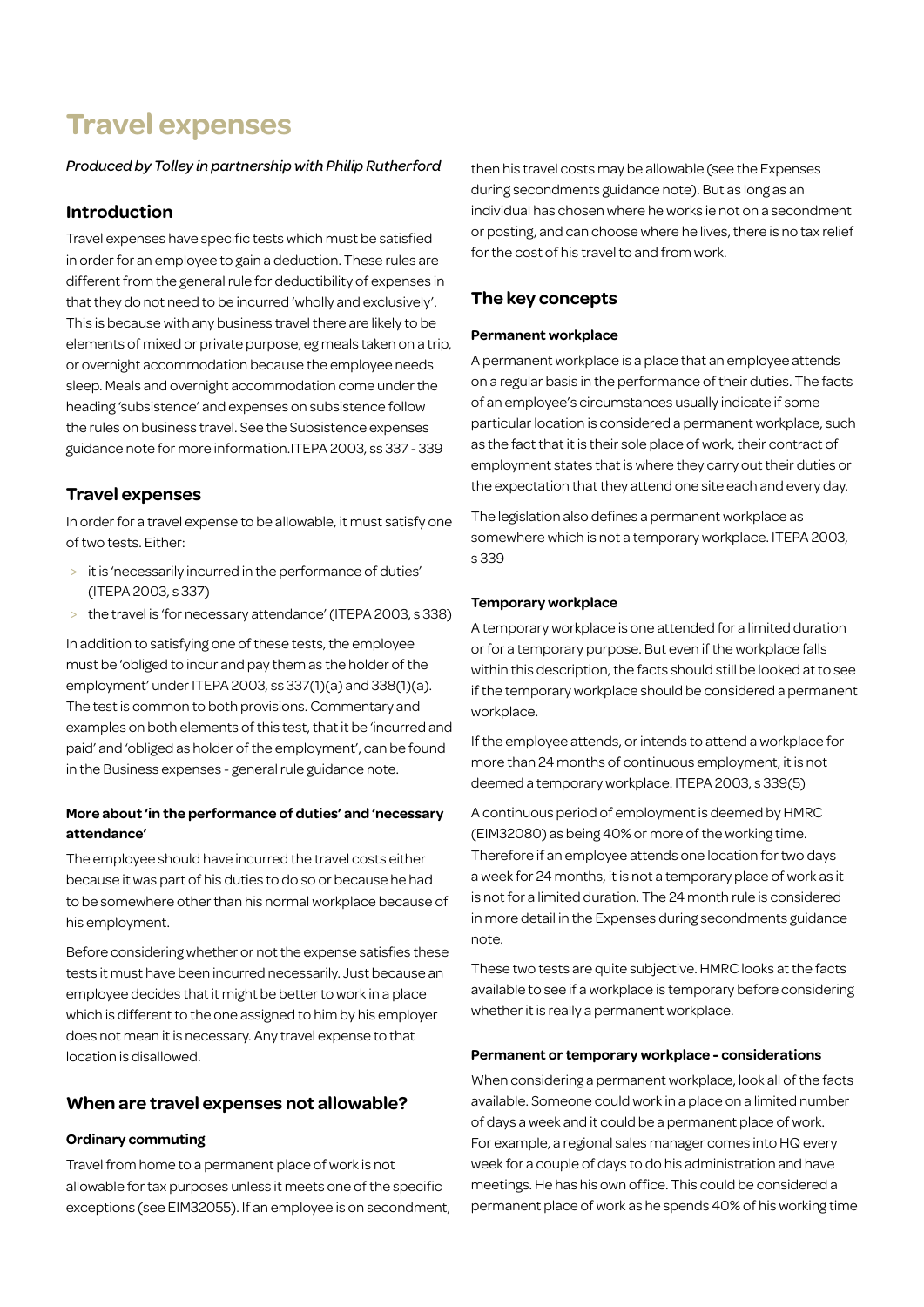there. It may trigger an enquiry into the employer's tax affairs if the employer reimburses the manager's travel expenses to HQ, or an enquiry into the manager's claim if he submits either a tax return or form P87 for those expenses.

Simply trying to adjust the facts to suit the employee does not make the amount allowable. The following are examples of changes that are ineffective:

- > having to start work earlier, later or work different times
- > trying to change a permanent place of work into temporary place of work by working at home several days a week
- putting in customer / supplier visits on the normal commuting trip

HMRC manuals (EIM32300 onwards) provide some useful examples of when HMRC is likely to challenge a journey as being ordinary commuting. Some of the main examples to look out for are:

- > HMRC will not challenge a journey which is more than 10 miles longer than the normal commuting trip even where there is a similar route. If the journey is in a very different direction or route, HMRC are unlikely to see it as ordinary commuting.
- doing the same or similar journey by a different means, eg by train instead of car, does not make the cost allowable
- if a temporary workplace is very near a permanent one, it is not allowable if the journey starts from the employee's usual commuting start place. This is because there is no substantial effect of the employee's journey or his costs of travel and is caught by ITEPA 2003, s 339(7).

#### **What travel expenses are allowable?**

#### **Travel to a temporary workplace**

Where the employee is required to be somewhere infrequently, irregularly or for short periods of time, the costs of travel to that temporary workplace are allowable.

As outlined in the section on permanent workplaces above, a temporary workplace, as defined by ITEPA 2003, s 339, can also be somewhere where an employee is required to attend for less than 24 months or is somewhere which is not be where the employee spends most of his time of employment.

For example, if a shop manager is asked to work one day a week for 6 months in another store, the travel costs associated with his travel to this other store are allowable. The other store constitutes a temporary workplace and the work is for a limited duration.

There are a huge number of issues and permutations regarding temporary places of work. If an employee goes somewhere regularly for an extended period of time (HMRC's consideration of what this means is more than a 40% of time for a period of, or expected period of, 24 months) it is likely not to be a temporary place of work.

If this is doubt about whether a workplace is temporary, it may be worth looking at HMRC's guidance at EIM32075, HMRC Note 490 - Employee travel or even approaching HMRC for an agreement. If you are considering approaching HMRC for an agreement you should be aware of a number of issues. HMRC are not obliged to give an agreement in these circumstances, there is no statutory requirement for it to do so. If HMRC is willing to agree to something then it would be on the specific facts brought to them and any departure from those facts will render the agreement invalid. Therefore an approach to HMRC should only be considered where there is a steady state of facts and the taxpayer or the employer wants certainty.

In practice, you should obtain all of the information about the employee's circumstances that are to be presented to HMRC and ensure all of the issues covered in this guidance note are addressed.

The employer should open a dialogue either with the Customer Relationship Manager (for large companies who have one appointed) or the employer's PAYE office to ask whether they are amenable to agreeing the treatment of particular employees. If they are, ask how they would like the information to be presented in order to facilitate an agreement.

#### **One off visits**

If the employee has to go to a certain location because of his employment, the travel costs are allowable.

For example, an engineer has to visit a customer of the company to check some equipment. The travel costs are allowable.

Employees may be required to visit customers / suppliers, attend training events, meetings or undertake other typical visits that are expected of an employee. Travel costs incurred for such purposes are allowable.

#### **Travel obligations**

For employees who are required to travel from one place to another as part of their employment, the travel costs are allowable.

For example, an employee installs boilers for a gas company and the journeys to customer's houses are in the performance of his duties. The travel costs are allowable.

#### **Area employees**

If an employee is responsible for an area over which he performs his duties, the travel expenses within that area are allowable.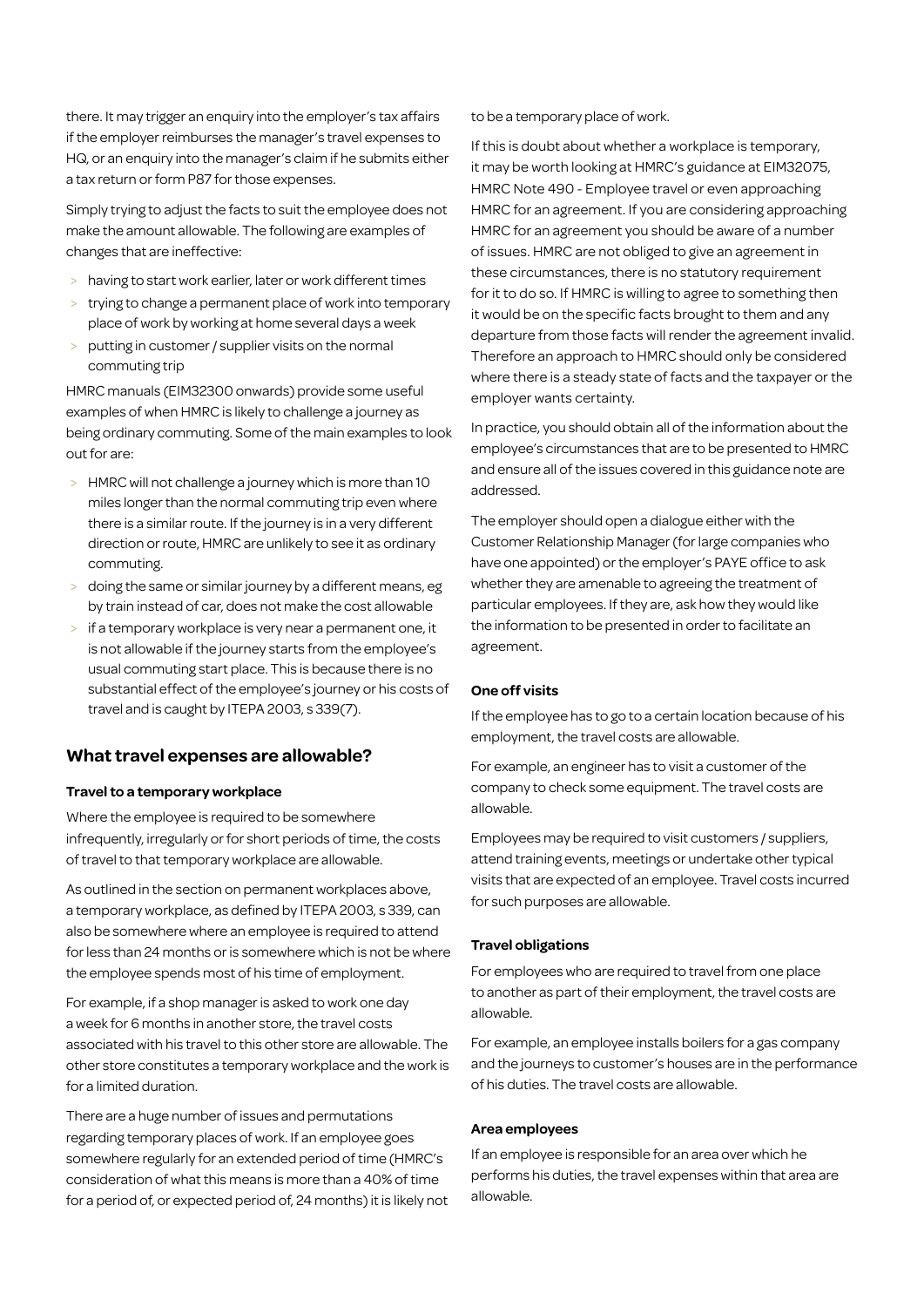For example, an employee is a supermarket regional manager responsible for the South West. His travelling expenses for travel within the South West area are allowable. Note, in this case if the individual chose to live well outside of his area, eg London, the expense of travelling from his home to the area would not be allowable.

#### **Travel between group employments**

It may be that if the employer is a company that it is in a group of companies (holding company and 51% subsidiaries), the directors or other employees may be employed by more than one company in the group and have to travel between locations to carry out the duties of those different employments. Such employees are entitled to deductions for the cost of travelling to the other group companies for that purpose. The definition of holding companies and subsidiaries are covered in the Associated companies - prior to 1 April 2015 guidance note. In short, if one company can control another, it is likely to be a 51% subsidiary and fall within these rules. This can be quite a technical area and reading through the above guidance note is highly recommended if there is any doubt.

#### **Expenses of elected representatives**

FA 2013, s 10 introduced a new exemption from tax for the expenses of Elected Representatives of the Welsh, Northern Irish and Scottish devolved Assemblies and Parliaments. All travel expenses relating to the representatives UK travel on behalf of the Assembly / Parliament are exempt from tax.

#### **Travel expenses which may or may not be allowable**

#### **Site based employees**

By far the most difficult class of travel to consider is that of the site-based employee. This class of employees carry out their duties at a succession of sites and their places of work do not readily fit into the definition of what is not a temporary workplace in ITEPA 2003, s 339(5). For example, construction workers may have particular difficulty in understanding whether or not costs are entitled to a deduction.

Consider the facts of each individual separately. It is possible that an individual could have more than one permanent place of employment at any one time. It is also conceivable that an individual could have several permanent places of employment in one tax year.

Consider each site, examine the facts and determine if it is a temporary or permanent site. If it is temporary then the associated travel costs are allowable. If it is permanent then the travel expenses associated with that site are not allowable. If the employee works at a site for more than 24 months then it is be a permanent workplace (see the 24 month rule outlined above). However it is also possible that an employee might be assigned to one site for all of a period of employment of less than 24 months. For example, an employee could brought in to do one specific project on site. In this instance any expenses would not be allowable as they have spent substantially all of their employment in one place, falling within ITEPA 2003, s 339(5). EIM32132

#### **Travel cards**

The underlying requirement of the expenditure must be considered. If an employee buys a rail season ticket for their normal commuting then simply visiting a customer on the same season ticket does not make any part of the season ticket cost allowable.

If the employee is required to incur a higher level of expenditure above his ordinary commute then the additional amount is allowable.

HMRC's guidance is at EIM16066 onwards.

#### **Accompanying spouses**

If an employee's spouse accompanies him then those amounts are generally not allowed, unless the spouse's travel meets the requirements of being necessarily incurred for the purposes of the employment or is incidental. These circumstances are quite rare and the more typical reasons for spouse's travel, such as a requirement to attend a particular function with the employee are not enough. If an employee is travelling overseas then the accompanying spouse's additional costs may be allowable (see EIM31985).

#### **Travel expenses which are not allowable**

There has been some useful case law demonstrating when HMRC will seek to disallow travel expenses because they do not qualify as business related.

The director of a farming company was refused a deduction for travel expenses to America to review farming techniques. Despite the fact that the director believed that this had led to improvements in domestic farming techniques, the amount was held not to be deductible because it was not necessary for him to travel to America as part of the duties of a director of the company. Thomson v White 43 T C 256

This precedent aligns with the case of a surveyor who attended a conference of his own volition and not because it was imposed upon him as a duty of his employment. The costs of the travel and subsistence associated with the conference were held to be non-deductible. The fact that the conference was in Tokyo may have raised HMRC's concerns. Owen v Burden 47 T C 476